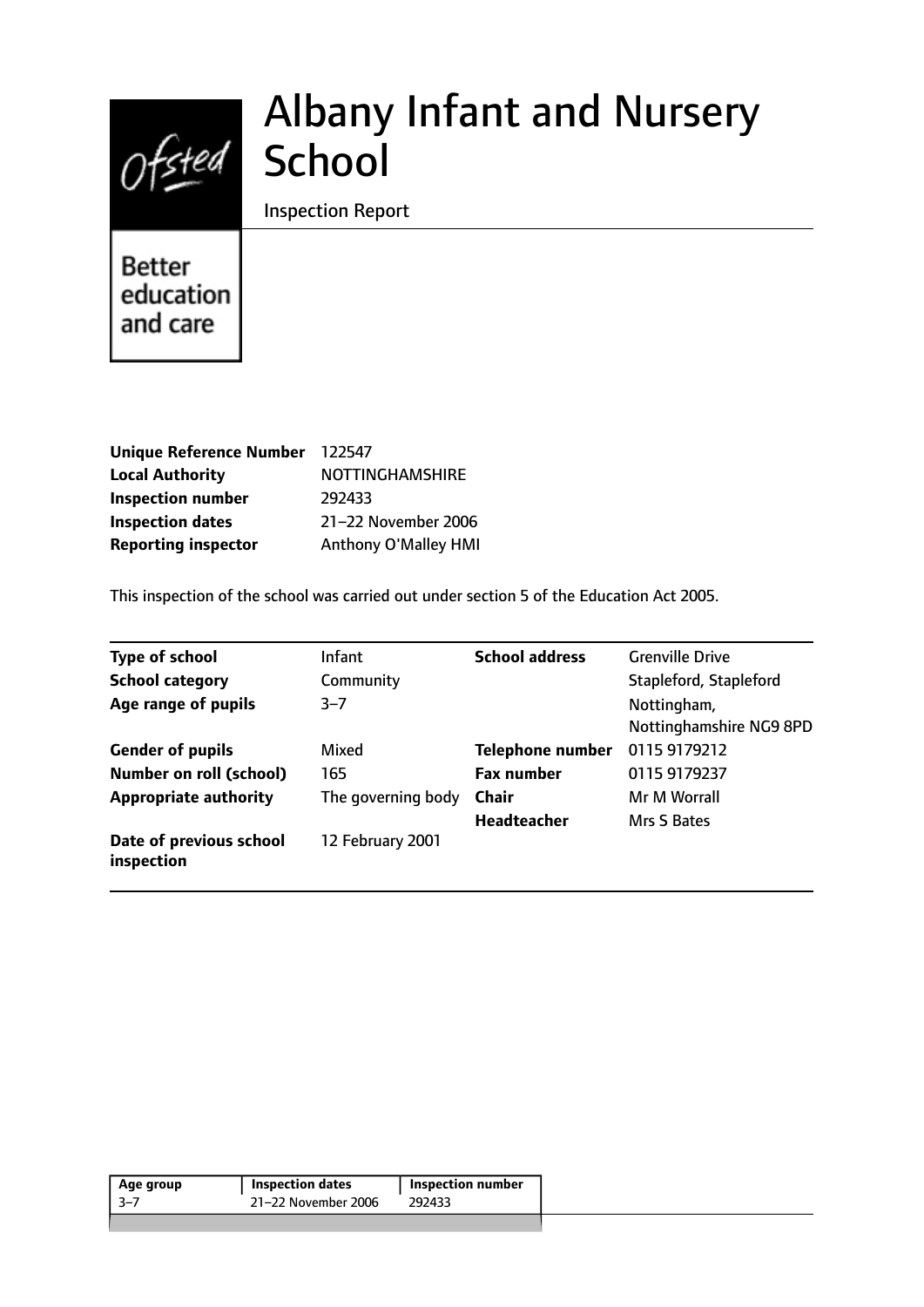© Crown copyright 2006

Website: www.ofsted.gov.uk

This document may be reproduced in whole or in part for non-commercial educational purposes, provided that the information quoted is reproduced without adaptation and the source and date of publication are stated.

Further copies of this report are obtainable from the school. Under the Education Act 2005, the school must provide a copy of this report free of charge to certain categories of people. A charge not exceeding the full cost of reproduction may be made for any other copies supplied.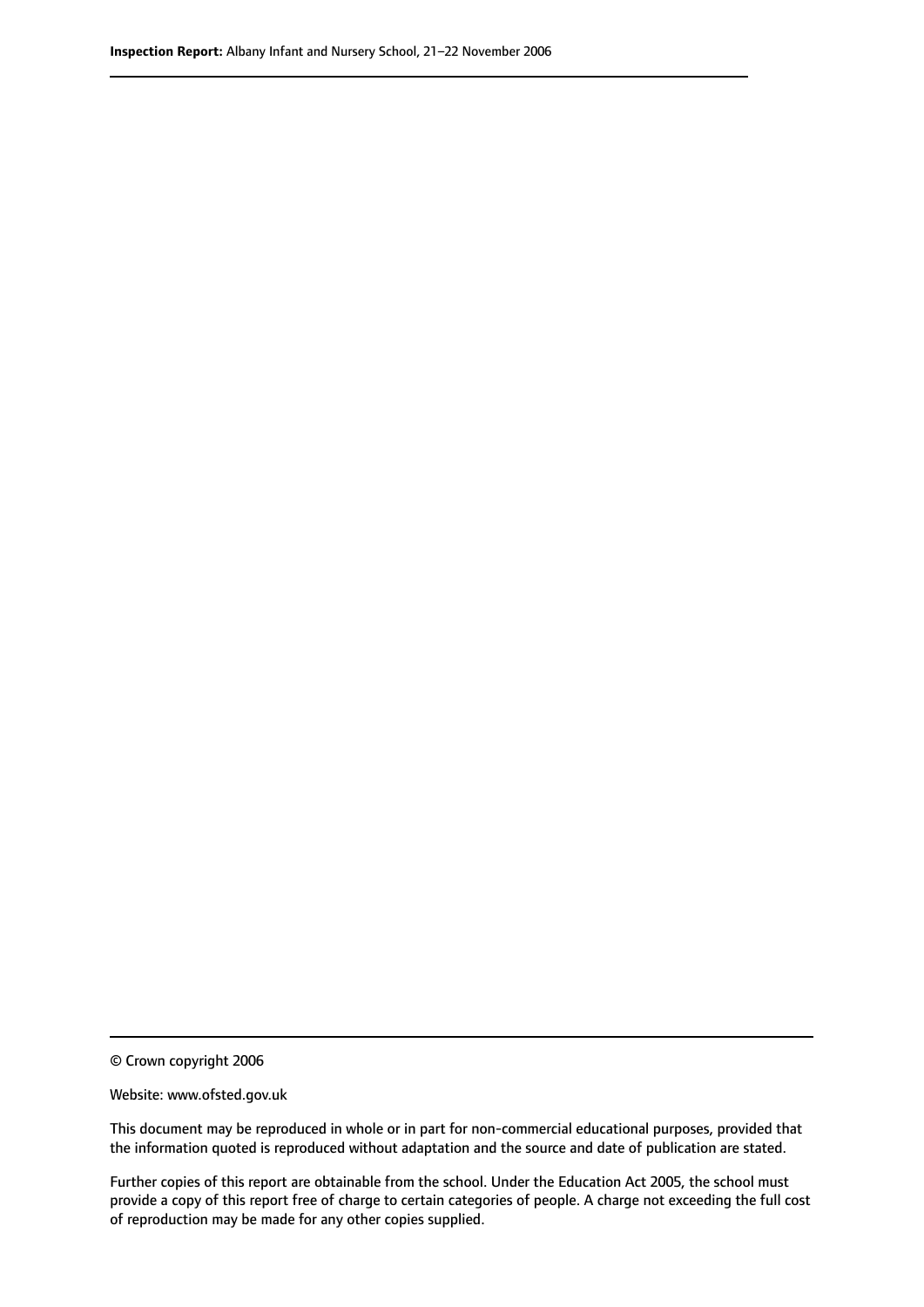## **Introduction**

The inspection was carried out by one of Her Majesty's Inspectors of Schools and one Additional Inspector.

## **Description of the school**

Albany Infant and Nursery School serves an urban area on the outskirts of the city of Nottingham. The great majority of pupils are of White British background. The percentage claiming free schools meals is average. The proportion of pupils with learning difficulties, including those with statements, is lower than the national average. Attendance is close to the national average. The school has recently gained Healthy Schools Awards for personal, social and health education and healthy lifestyles. It has also achieved Investors in People status.

#### **Key for inspection grades**

| Grade 1 | Outstanding  |
|---------|--------------|
| Grade 2 | Good         |
| Grade 3 | Satisfactory |
| Grade 4 | Inadequate   |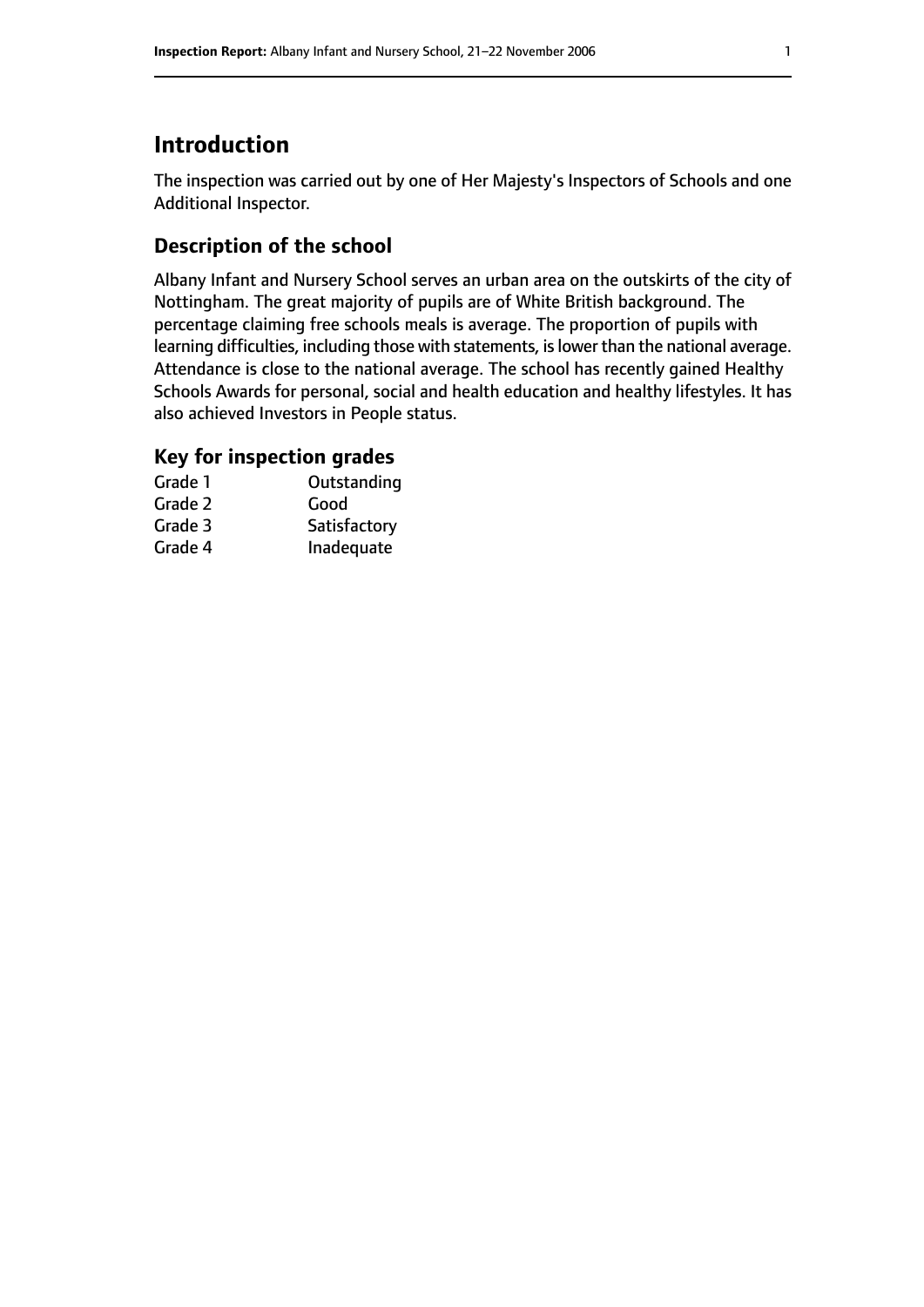## **Overall effectiveness of the school**

#### **Grade: 2**

This is a good school that has some outstanding features. One of the school's aims is to create a happy, safe, secure and stimulating environment in which effective learning will take place. Inspectors judge that this aim is met in full.

Children start school with skills that are slightly below average. They make good progressin the Nursery and Reception classes(Foundation Stage) to reach the expected levels for their age. The very effective teaching of phonics means that they make particularly good progress in linking sounds to letters. Pupils continue to make good progress in Years 1 and 2 so that standards at the end of Year 2 are above average in reading, writing and mathematics. The pupils achieve well because of high quality teaching and a curriculum that is outstanding. The curriculum is shaped by the school's values. It covers the requirements of the National Curriculum thoroughly but it has been designed so that it promotes creativity in all areas and cross-curricular links are exploited. It prepares the pupils extremely well for life in the wider, diverse community.

Teaching is good throughout the school because all staff are constantly looking for ways to help all pupils learn better. As a consequence, teaching methods are well selected and teaching assistants support learning effectively. Time is generally used productively but in some lessons pupils spend too long listening to their teachers. Teachers keep good records of pupils' attainment for reading, writing and mathematics. These are used to ensure that planning takes into account the needs of all pupils and to show the progress pupils make over a year. In other areas, pupils' progress is not formally assessed. For example, although high priority is given to speaking and listening records, of achievement are not kept. As a result, pupils' attainment and progress in both aspects are unclear.

Pupils' personal development, including their social, moral, spiritual and cultural development, is outstanding. Pupils love coming to school and really enjoy themselves when they are there. They are keen to work hard and their behaviour is exemplary. Their excellent attitudes are illustrated at lunchtimes where they eat healthily, take responsibility for serving out the food and show a real concern that everyone has a fair share. They know all about staying safe and keeping fit.

Adults throughout the school work as a team to provide an outstanding level of care, guidance and support. The school's belief that every pupil, whatever their ability, can achieve well underpins every aspect of its work. Child protection, staff vetting and health and safety procedures are thoroughly implemented.

Leadership and management are good at all levels. The headteacher provides outstanding leadership and a strong sense of direction. She has inspired her colleagues and, as a result, the school is always seeking to be better. Leaders are committed to removing any barriers that may prevent the pupils achieving well. The school has a good understanding of its strengths and weaknesses but the school development plan needs to be clearer. The plan is not sufficiently explicit about how outcomes will be measured, particularly with regard to their impact on pupils' performance. The school's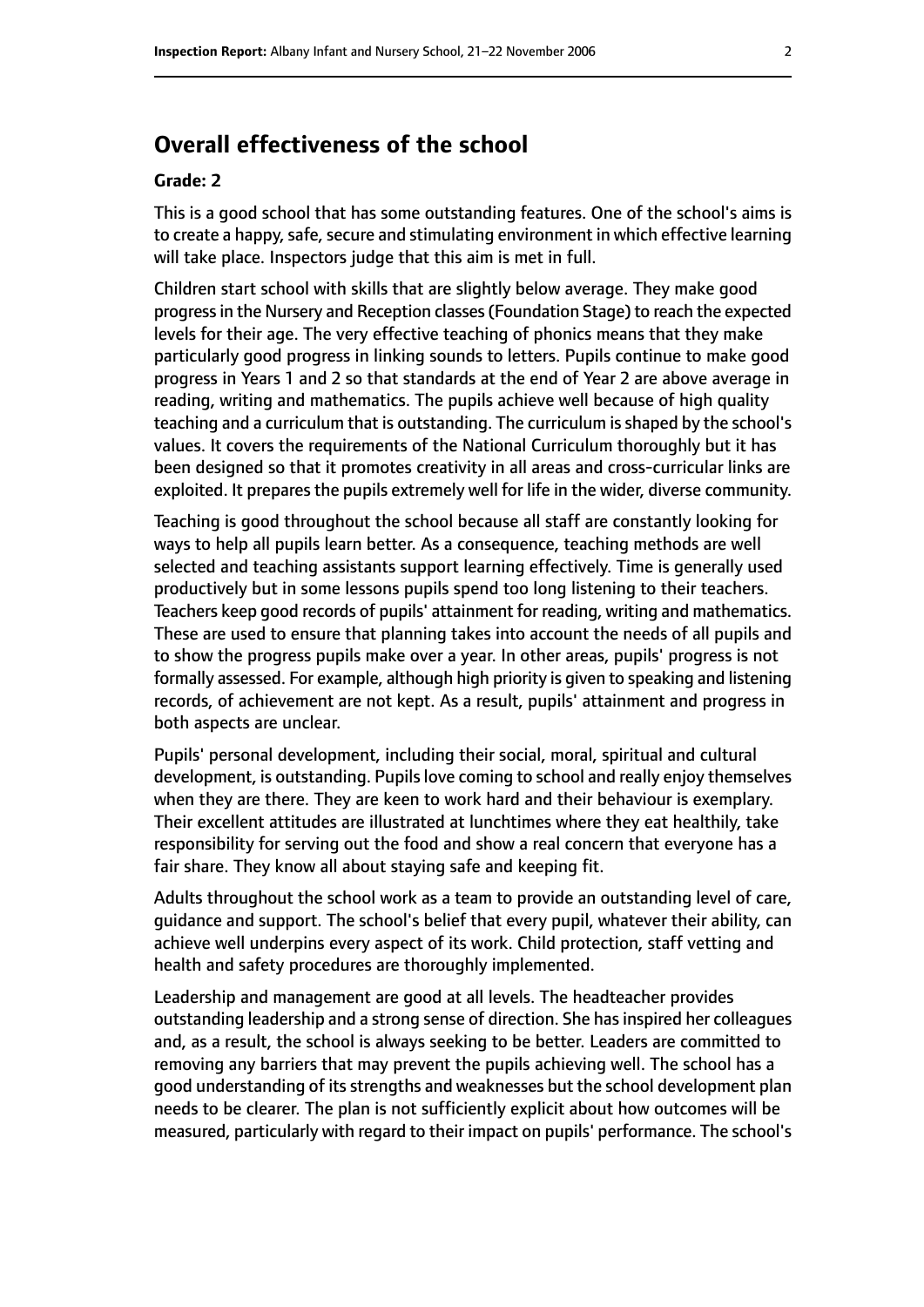capacity to improve further is good, and this is demonstrated by the sustained good standards and improvements it is making in its curriculum.

#### **What the school should do to improve further**

- Improve the school development plan to ensure it is a working document against which school improvement can be monitored and evaluated.
- Track the progress pupils are making in information and communication technology (ICT), speaking and listening and the foundation subjects to evaluate progress and use the information to plan future learning.

## **Achievement and standards**

#### **Grade: 2**

The pupils achieve well and meet the challenging targets set for them. They make good progress in the Foundation Stage and Key Stage 1. In 2006, nearly all pupils attained the level expected for their age in reading, writing and mathematics and a significant proportion did even better than this. For example, in reading and mathematics almost a third of pupils achieved the highest level. Pupils with learning difficulties make particularly good progress in writing.

## **Personal development and well-being**

#### **Grade: 1**

'Since joining the school,' one parent commented, 'my child has been very happy and (the child's) behaviour has improved dramatically'. This example illustrates how the attention staff give to the needs of every pupil results in outstanding personal development. Pupils enjoy working independently and collaboratively. They express their feelings confidently and know how to seek adult help if they are worried about anything. All pupils are consulted about how the school can be improved. The school council has recently agreed ways of developing the outside play area and is awaiting the finance to put their plans into action. The pupils respond very well to the 'enterprise weeks', which help them to gain economic awareness. For example, Year 2 pupils have just completed calendars to try to 'sell' to secondary students for a profit. The link with older students through a learning network is an excellent preparation for the later stages of their education. Pupils demonstrate an exceptionally good understanding of cultural diversity through themes such as 'Around the World' and know about religious festivals from a range of faiths.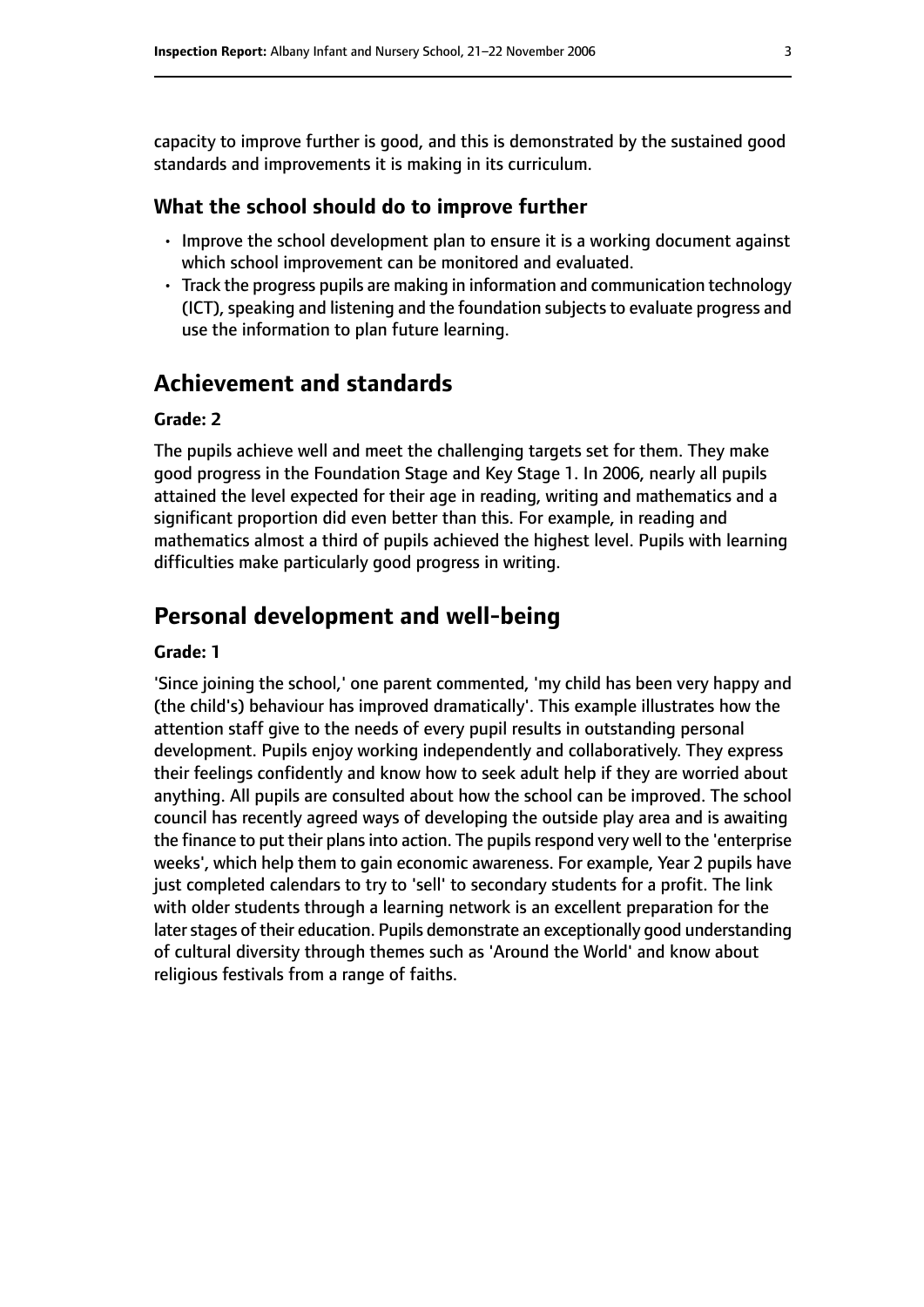## **Quality of provision**

#### **Teaching and learning**

#### **Grade: 2**

Teachers and teaching assistants work very well together in classrooms, so that all pupils have good quality support and make good progress. In one lesson in the Foundation Stage, based around 'Little Wolf', the quality of teaching was outstanding. Here, the pupils were captivated by the enthusiasm of the adults, and the exciting activities, including role play, helped them make outstanding progress in reading and writing. Most teachers use good questioning techniques to ensure all of the pupils have to think hard during lessons. Pupils' understanding is also developed in most lessons when they share ideas and explain their thinking to each other. In a few lessons learning is just satisfactory because the pace of learning is too slow and the work is not challenging enough. Teachers keep good records of pupils' attainment for reading, writing and numeracy, which help them to plan effectively for future work and show the progress pupils make over the year. Attainment in ICT, foundation subjects and speaking and listening is not yet tracked rigorously enough to ensure that sufficient progress is made.

#### **Curriculum and other activities**

#### **Grade: 1**

The curriculum enables all pupils to make good progress in their basic skills and excellent progress in their moral, social and cultural development. The school has successfully integrated literacy and numeracy learning into thematic units encompassing all National Curriculum subjects. This has enriched the curriculum and established successful links between subjects. Examples of this include the story boxes where pupils have applied design and technology skills and ICT skills to support learning in literacy. The school has secured the support of the largely all-white community it serves for its curriculum which celebrates the cultural diversity in Britain. The school continues to innovate. For example, 'expert' writing groups have been established to develop the skills and confidence of identified Year 2 pupils. These have resulted in good progress by pupils who find writing difficult.

#### **Care, guidance and support**

#### **Grade: 1**

The care, guidance and support are greatly appreciated by pupils and parents alike. Whether it is in lessons, small groups or one to one, pupils receive all the help they need to achieve the standards of which they are capable. Pupils know that their teachers want the best for them. They respond well to the marking of their work where praise and encouragement are linked to targets for improvement. The arrangements for safeguarding pupils are exemplary.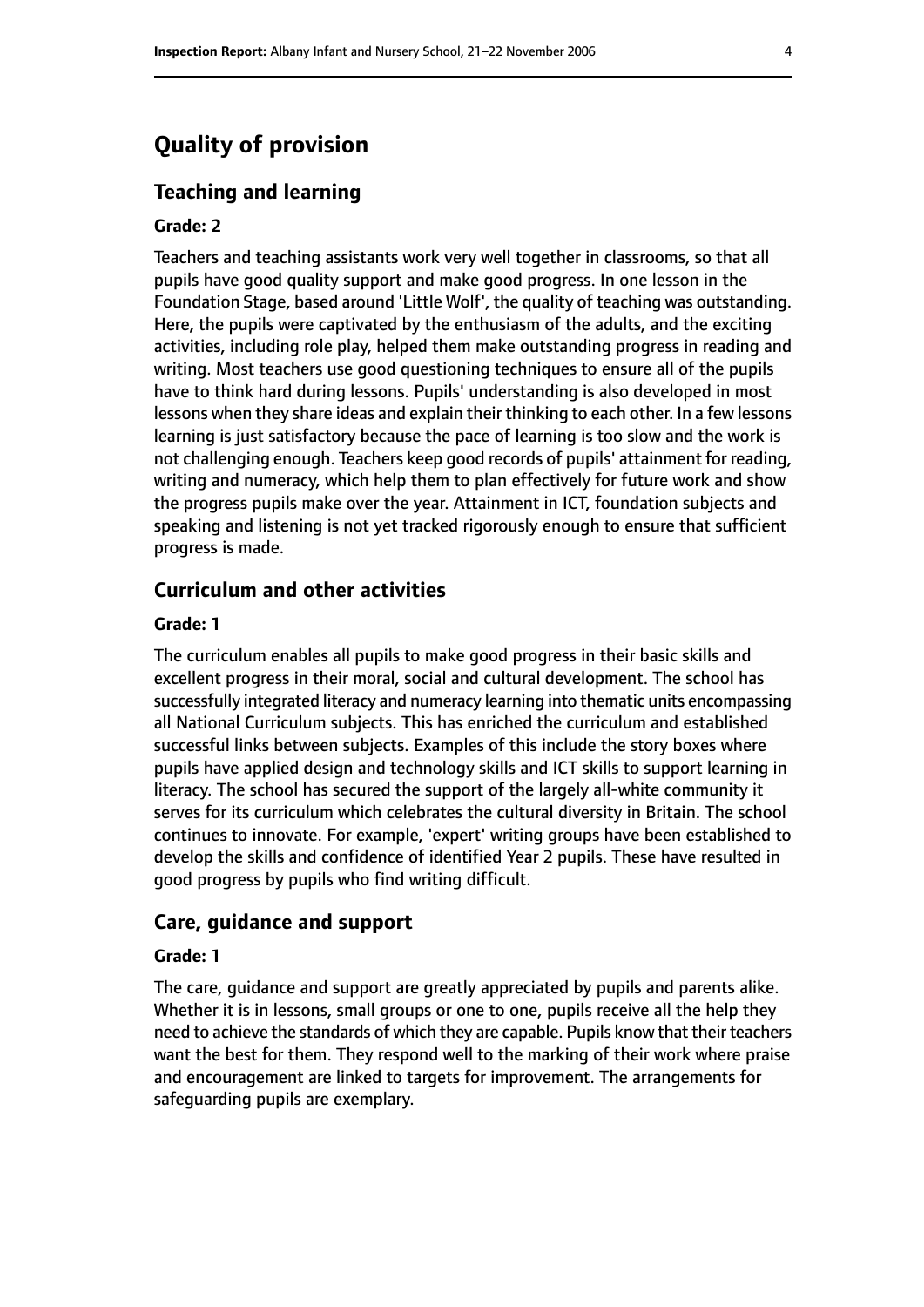## **Leadership and management**

#### **Grade: 2**

The headteacher, senior staff and governors provide good strategic leadership. The inspectors agree with the school's own judgement that the headteacher's leadership is outstanding. The senior management team are not frightened to take risks and welcome innovation. The school is outward looking and enterprising. It has entered into a number of outstanding partnerships which have increased the level of available expertise to further raise standards. Improvement since the last inspection has been good. The governing body is very supportive and keeps a watchful eye on the school's performance. The school development plan is not detailed enough, however, to enable the senior leadership team and the governors to fulfil their monitoring role with the rigour which characterises the rest of their work.

The school gives good value for money and deservedly enjoys the confidence of parents, who hold it in high regard.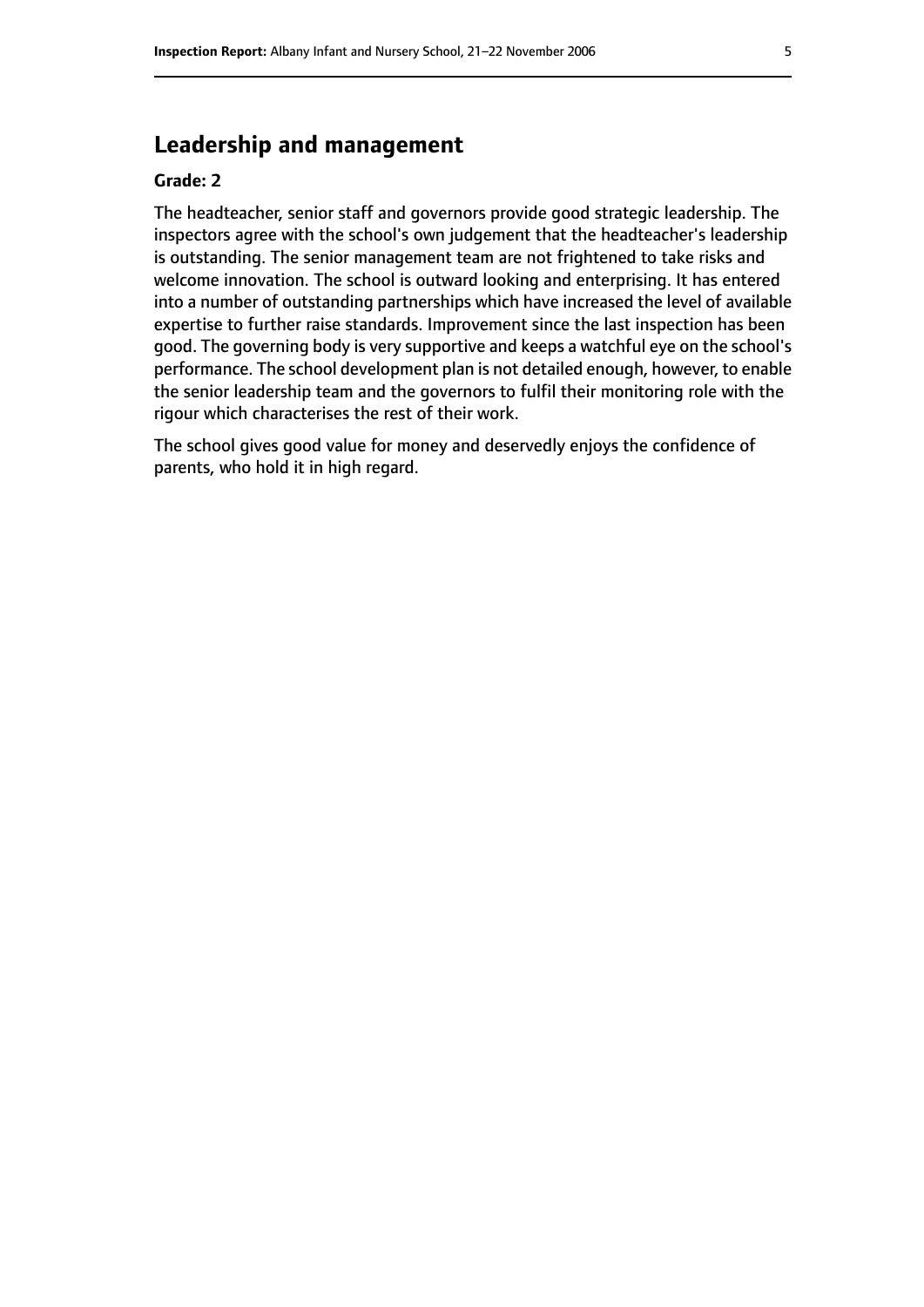**Any complaints about the inspection or the report should be made following the procedures set out inthe guidance 'Complaints about school inspection', whichis available from Ofsted's website: www.ofsted.gov.uk.**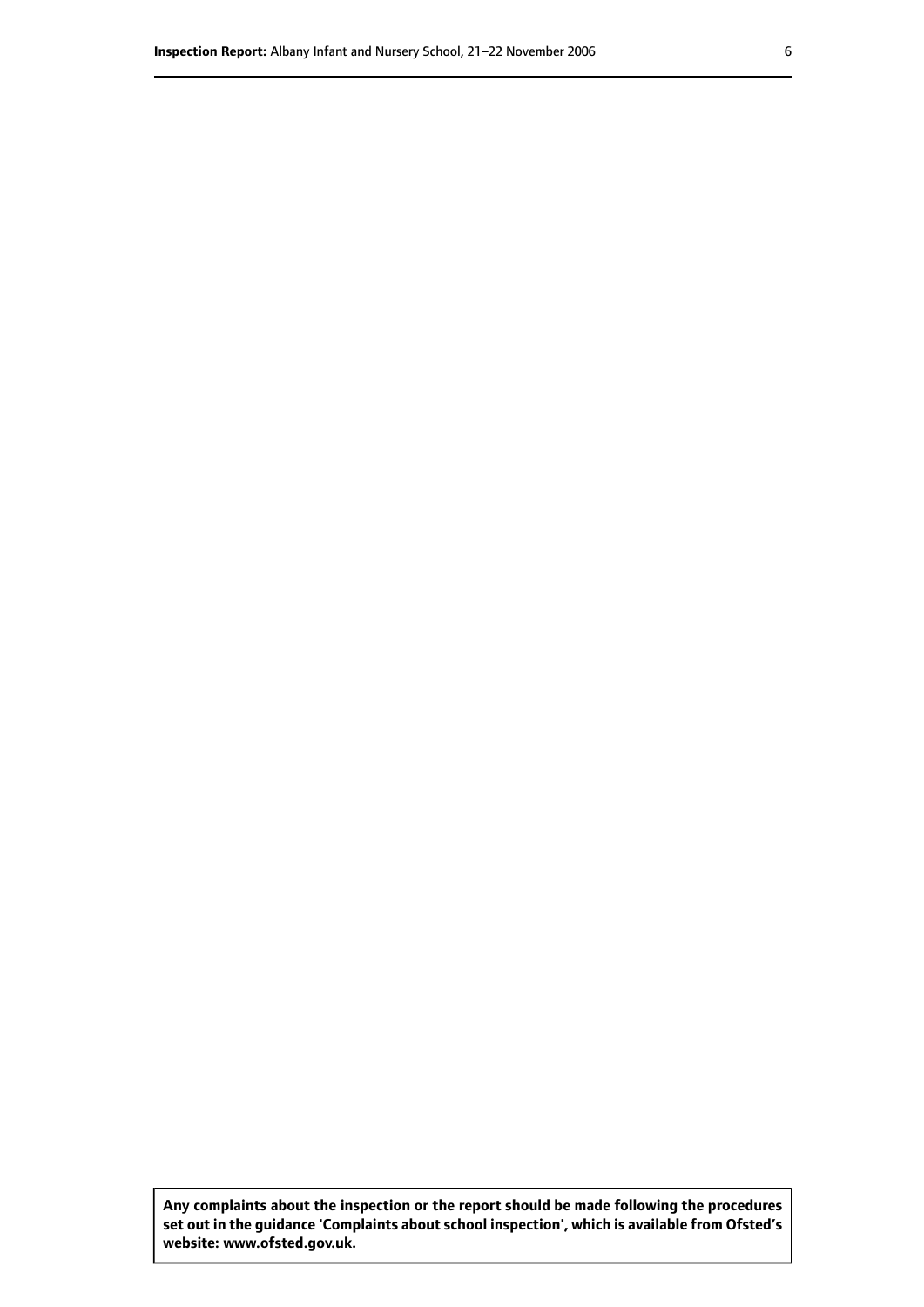## **Inspection judgements**

| Key to judgements: grade 1 is outstanding, grade 2 good, grade 3 satisfactory, and grade 4 | School         |
|--------------------------------------------------------------------------------------------|----------------|
| inadeauate                                                                                 | <b>Overall</b> |

## **Overall effectiveness**

| How effective, efficient and inclusive is the provision of education, integrated<br>care and any extended services in meeting the needs of learners? |     |
|------------------------------------------------------------------------------------------------------------------------------------------------------|-----|
| How well does the school work in partnership with others to promote learners'<br>well-being?                                                         |     |
| The quality and standards in the Foundation Stage                                                                                                    |     |
| The effectiveness of the school's self-evaluation                                                                                                    |     |
| The capacity to make any necessary improvements                                                                                                      |     |
| Effective steps have been taken to promote improvement since the last<br>inspection                                                                  | Yes |

## **Achievement and standards**

| How well do learners achieve?                                                                               |  |
|-------------------------------------------------------------------------------------------------------------|--|
| The standards <sup>1</sup> reached by learners                                                              |  |
| How well learners make progress, taking account of any significant variations between<br>groups of learners |  |
| How well learners with learning difficulties and disabilities make progress                                 |  |

## **Personal development and well-being**

| How good is the overall personal development and well-being of the<br>learners?                                  |  |
|------------------------------------------------------------------------------------------------------------------|--|
| The extent of learners' spiritual, moral, social and cultural development                                        |  |
| The behaviour of learners                                                                                        |  |
| The attendance of learners                                                                                       |  |
| How well learners enjoy their education                                                                          |  |
| The extent to which learners adopt safe practices                                                                |  |
| The extent to which learners adopt healthy lifestyles                                                            |  |
| The extent to which learners make a positive contribution to the community                                       |  |
| How well learners develop workplace and other skills that will contribute to<br>their future economic well-being |  |

## **The quality of provision**

| How effective are teaching and learning in meeting the full range of the<br>  learners' needs?                      |  |
|---------------------------------------------------------------------------------------------------------------------|--|
| $\mid$ How well do the curriculum and other activities meet the range of needs<br>$\mid$ and interests of learners? |  |
| How well are learners cared for, guided and supported?                                                              |  |

 $^1$  Grade 1 - Exceptionally and consistently high; Grade 2 - Generally above average with none significantly below average; Grade 3 - Broadly average to below average; Grade 4 - Exceptionally low.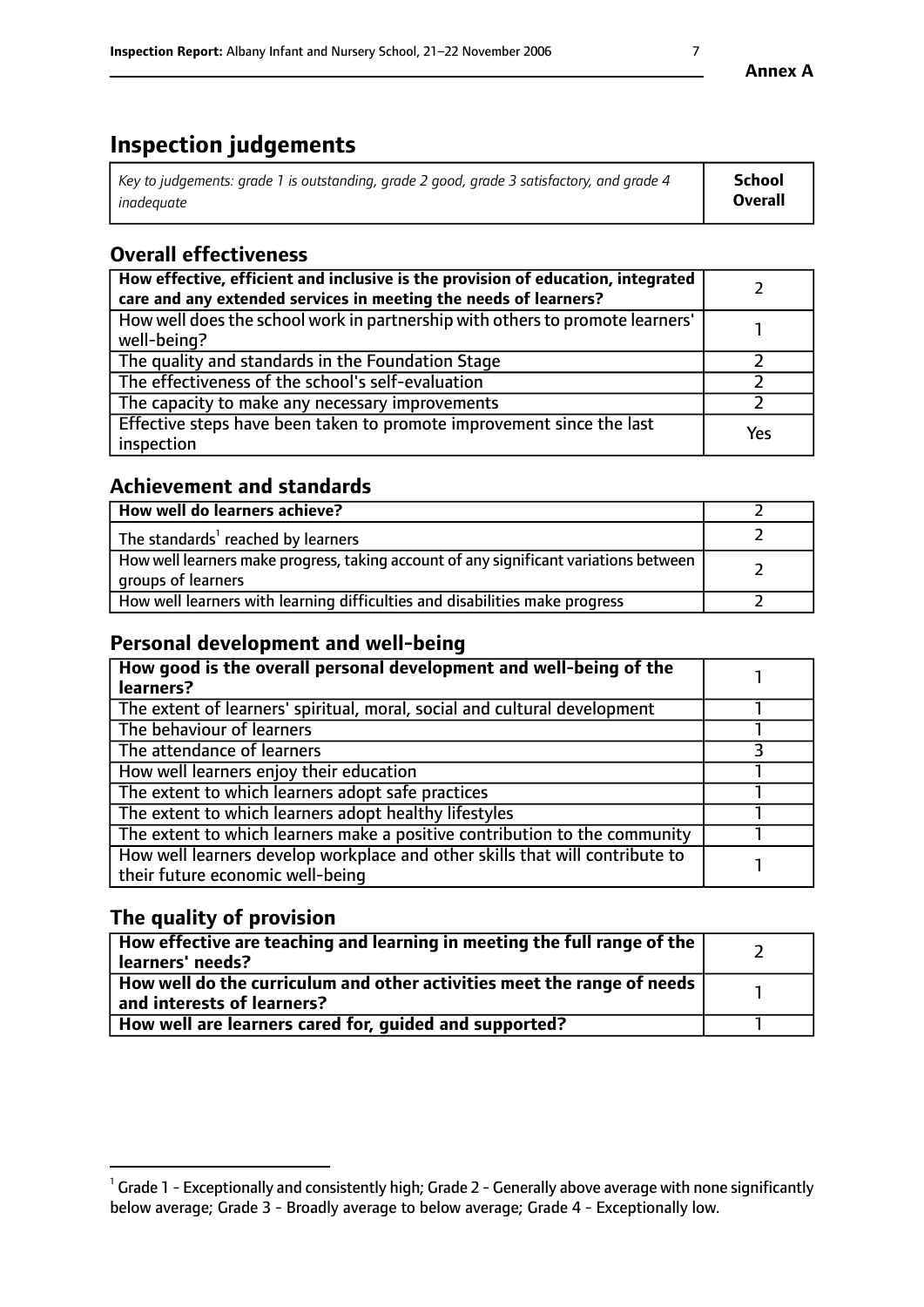## **Leadership and management**

| How effective are leadership and management in raising achievement<br>and supporting all learners?                                              |               |
|-------------------------------------------------------------------------------------------------------------------------------------------------|---------------|
| How effectively leaders and managers at all levels set clear direction leading<br>to improvement and promote high quality of care and education |               |
| How effectively performance is monitored, evaluated and improved to meet<br>challenging targets                                                 | $\mathcal{L}$ |
| How well equality of opportunity is promoted and discrimination tackled so<br>that all learners achieve as well as they can                     |               |
| How effectively and efficiently resources, including staff, are deployed to<br>achieve value for money                                          | $\mathcal{P}$ |
| The extent to which governors and other supervisory boards discharge their<br>responsibilities                                                  |               |
| Do procedures for safequarding learners meet current government<br>requirements?                                                                | Yes           |
| Does this school require special measures?                                                                                                      | No            |
| Does this school require a notice to improve?                                                                                                   | <b>No</b>     |